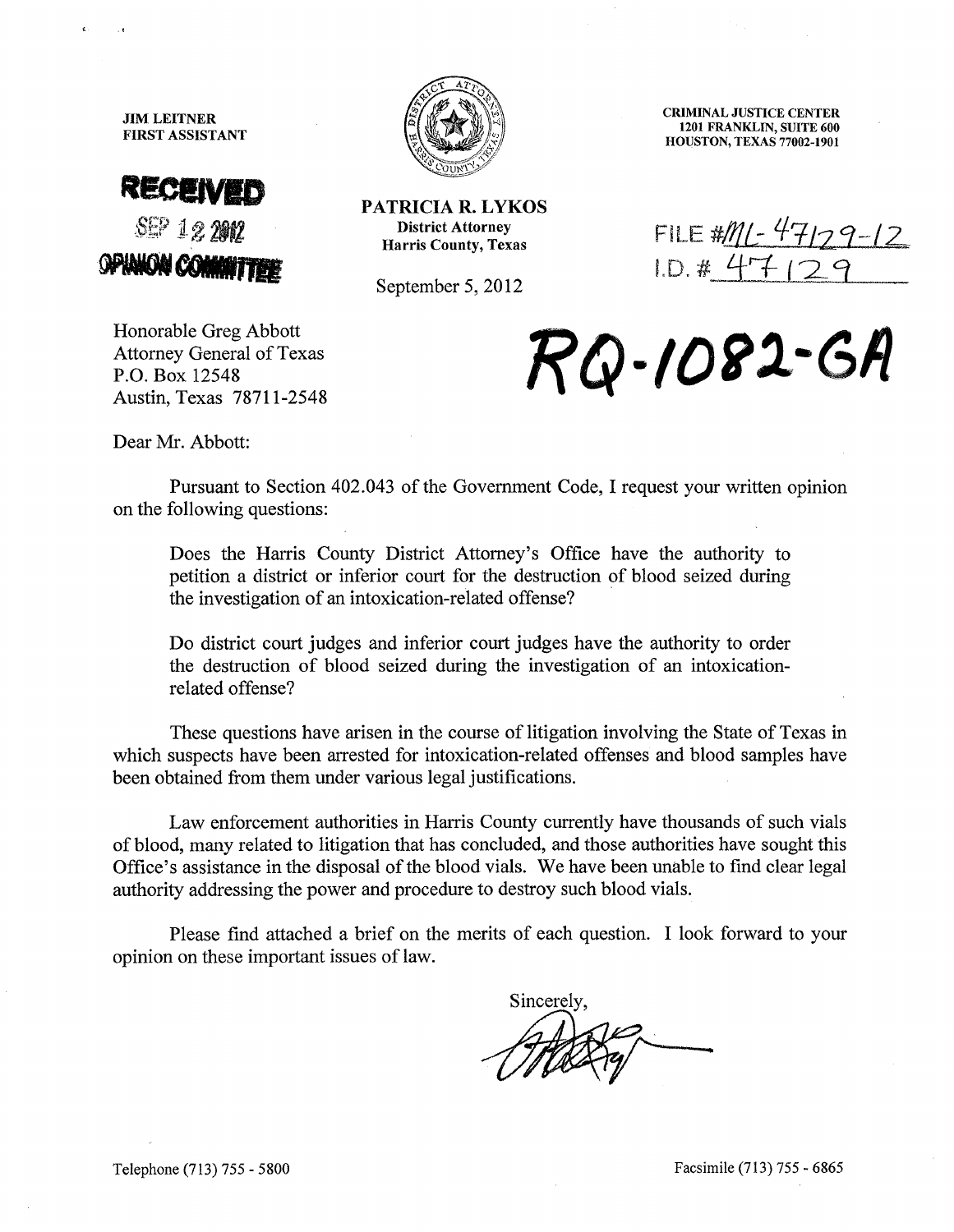Brief in Support of Patricia R. Lykos's August 28, 2012 Request for Attorney General Opinion

### A. Questions Presented

The litigation of a request to destroy evidence in a closed case is a final step in the prosecution of a criminal case in which the State of Texas is interested. The proper timing and authority for such a step is important because premature or unauthorized destruction of evidence in bad faith may constitute a violation of a defendant's due process rights. *See generally Arizona* v. *Youngblood,* 488 U.S. 51 *(1988); Illinois* v. *Fisher,* 540 U.S. 544 (2004).

The disposition of blood seized in the course of intoxication-related criminal investigations is a particularly important question, given the exculpatory (and inculpatory) value of the blood, the privacy concerns associated with the blood, and the high costs of storage and maintenance of biological materials.

As such, the Harris County District Attorney respectfully submits the following questions that relate to the disposition of evidence in a criminal case:

- 1. Does the Harris County District Attorney's Office have the authority to petition a district or inferior court for the destruction of blood seized during the investigation of an intoxication-related offense?
- 2. Do district court judges and inferior court judges have the authority to order the destruction of blood seized during the investigation of an intoxicationrelated offense?

## B. Relevant Facts

The Harris County District Attorney's Office prosecutes intoxication-related offenses in the district courts and inferior courts of Harris County. During the investigation of such cases, police officers often obtain blood samples from suspects through a variety of methods.

For example, the Transportation Code requires that a blood specimen be obtained in cases of felony driving while intoxicated (DWI), in cases of DWI with a child passenger, and in cases of DWI with a serious injury. TEX. TRANSP, CODE ANN. § 724.012 (West 2011). The Transportation Code also allows for the collection of a blood sample with either the implied consent or the actual consent of the suspect. TEX. TRANSP. CODE ANN. § 724.011 (West 2011). Furthermore, samples may be obtained by a search warrant if there is probable cause to believe that the suspect's blood contains evidence and the suspect refuses to consent. *See Beeman* v. *State, 86*  S.W.3d 613,616 (Tex. Crim. App. 2002); *see also Schmerber* v. *California,* 384 U.S. 757, 769-70 (1966).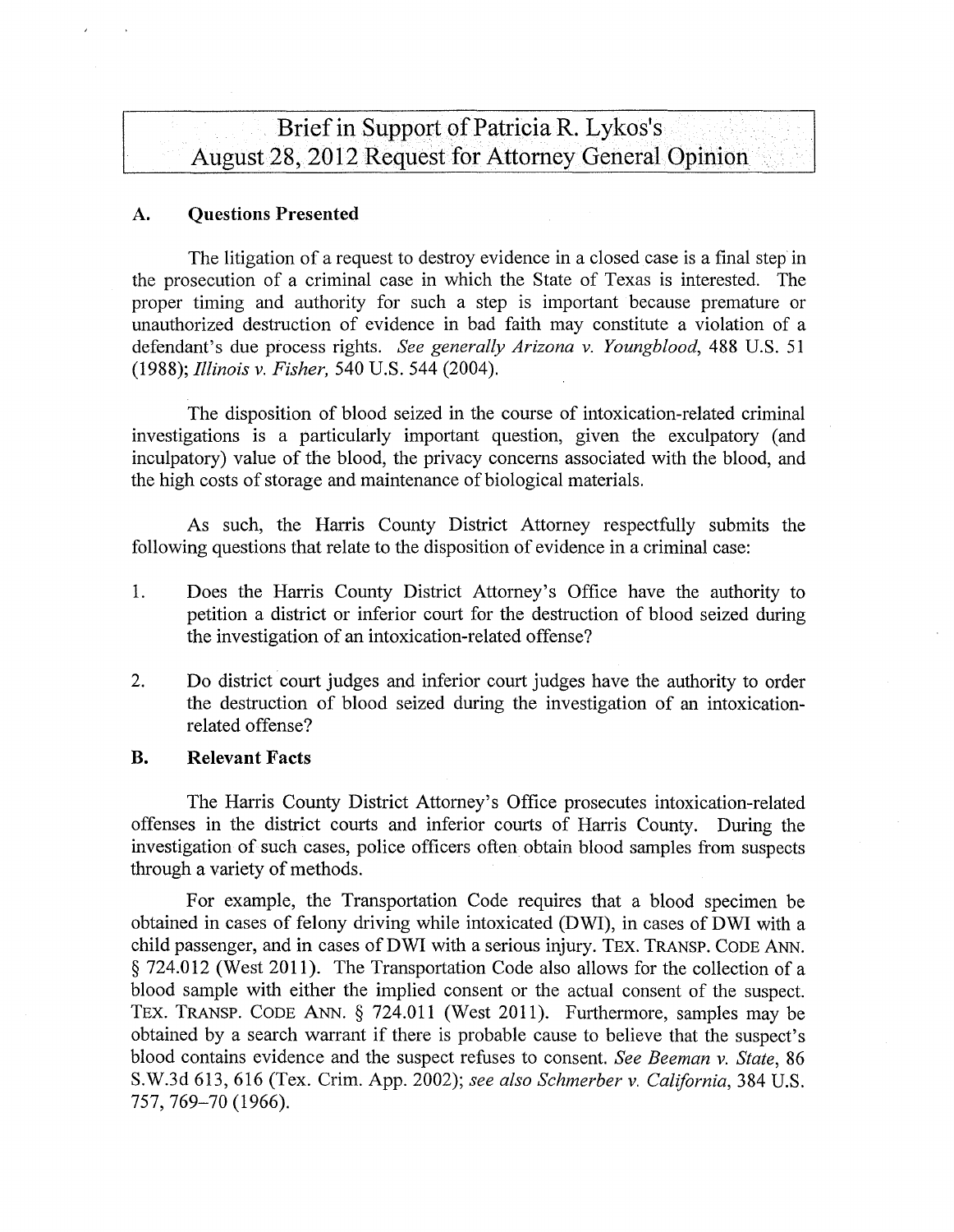As a result of these practices, law enforcement agencies in Harris County have accumulated a substantial number of blood samples, most of which belong to suspects who have already resolved their cases. This office has estimated that there are approximately 13,000 vials of blood stored in Harris County, with the Houston Police Department alone in possession of over 4,700 such vials. Because secure refrigerated storage space with chain of custody protocols is expensive and limited, clear authority and procedures for destruction of blood vials in closed criminal cases is essential to ensure that blood evidence in open criminal cases is not stored in less secure refrigerated space or at room temperature.

# C. Statutory Authority to Dispose of Blood Evidence in Intoxication-Related Cases

In Texas, at least two statutes arguably address the authority of a court to order the destruction of blood evidence in a criminal case.

Article 38.43, Code of Criminal Procedure. Article 38.43 of the Code of Criminal Procedure is entitled, "Evidence Containing Biological Material," and provides that governmental and public entities must "ensure that biological evidence collected pursuant to an investigation or prosecution of a felony offense or conduct constituting a felony offense is retained and preserved." TEX. CODE CRIM. PROC. ANN. art. 38.43(c) (West 2011). In this statute, the term "biological evidence" is defined quite broadly and includes:

any item that contains blood...collected as part of an investigation of an alleged felony offense or conduct constituting a felony offense that *might reasonably be used to:* (A) establish the identity of the person committing the offense or engaging in the conduct constituting the offense; or (B) exclude a person from the group of persons who could have committed the offense or engaged in the conduct constituting the offense.

TEX. CODE CRIM. PROC. ANN. art. 38.43(a) (West 2011) (emphasis added).

While the legislative history of Article 38.43 demonstrates that the Legislature was primarily concerned with DNA evidence used to identify or exclude a suspect in a criminal case,<sup>1</sup> the text of Article  $38.43$  – specifically, "any item that contains blood... that might reasonably be used to ... exclude a person from the group of persons who could have committed the offense..."  $-$  is broad enough to encompass all of the blood collected as part of an investigation of an intoxication-related felony offense.

 $\mathbf{I}$ *See* House Comm. on Criminal Jurisprudence, Bill Analysis, Tex. S.B. 3, 77<sup>th</sup> Leg., R.S. (2001) ("DNA advancements have made the use of DNA more precise for identification purposes, and therefore the use of postconviction DNA testing can increase the ability to prevent wrongful convictions.")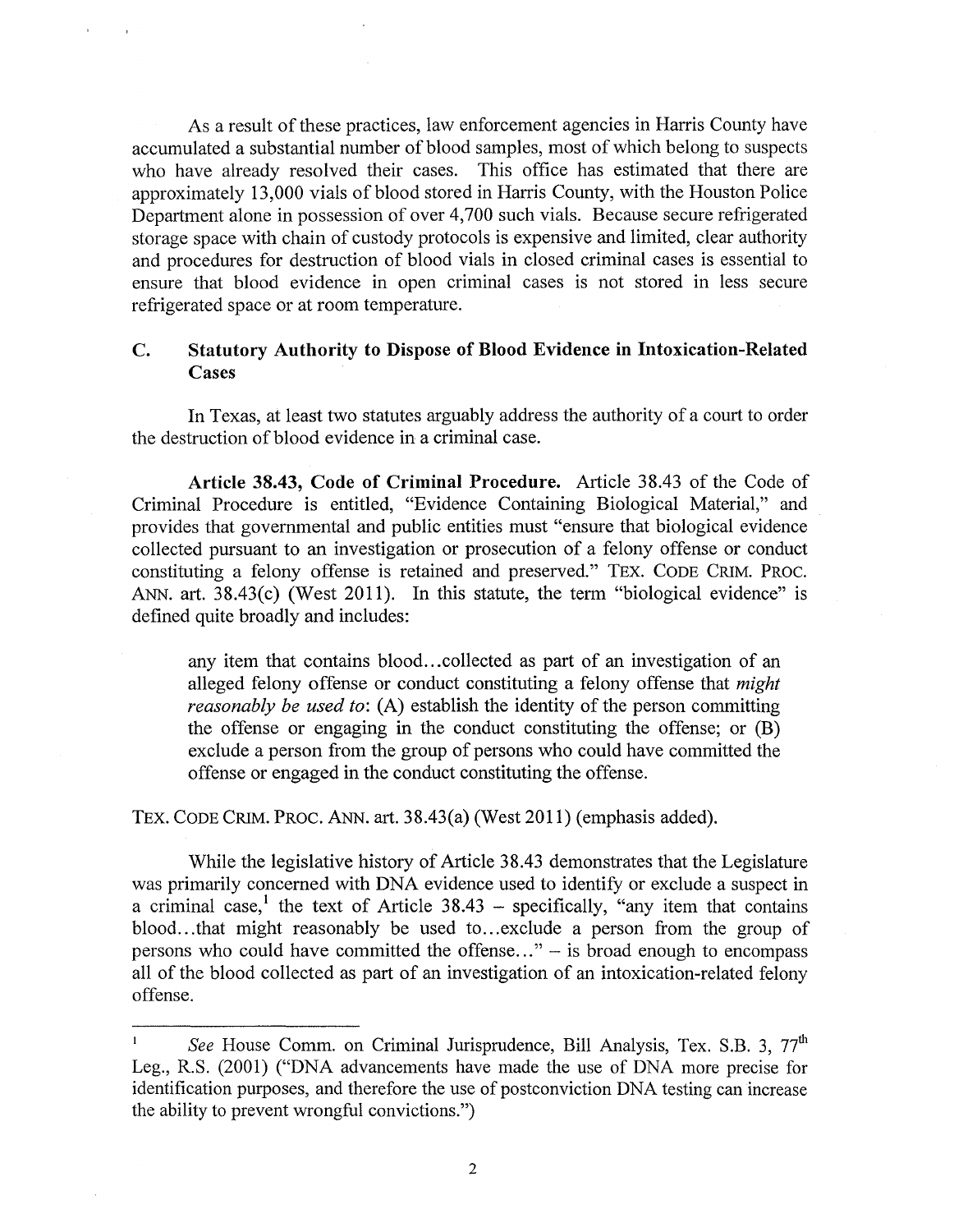Under Article 38.43, the attorney representing the state, the clerk, or another officer in possession of the biological evidence "may destroy the evidence" if that person notifies the defendant, notifies the last attorney of record for the defendant, and notifies the convicting court of the decision to destroy the evidence, and if no written objection is received within 90 days. TEX. CODE CRIM. PROC. ANN. art. 38.43(d) (West 2011). Therefore, Article 38.43 provides a viable method for Therefore, Article 38.43 provides a viable method for disposing of some of the blood vials in the possession of law enforcement agencies in Harris County.

A major problem with this solution, however, is that the vast majority of intoxication-related offenses in Harris County are misdemeanors. Therefore, the vast majority of intoxication-related blood vials in the possession of the law enforcement agencies of Harris County would not fall under Article 38.43.

**Article 18.17, Code of Criminal Procedure.** The other statute that arguably addresses the disposal of such blood evidence is Article 18.17 of the Code of Criminal Procedure, which is entitled, "Disposition of abandoned or unclaimed property." TEX. CODE CRlM. PROC. ANN. art. 18.17 (West 2011). It provides in part that:

All unclaimed or abandoned *personal property of every kind,* other than contraband subject to forfeiture under Chapter 59 of this code and whiskey, wine and beer, seized by any peace officer in the State of Texas which is not held as evidence to be used in any pending case and has not been ordered destroyed or returned to the person entitled to possession of the same by a magistrate, which shall remain unclaimed for a period of 30 days shall be delivered for disposition to a person designated by the municipality or the purchasing agent of the county in which the property was seized.

TEX. CODE CRlM. PROC. ANN. art. 18.17(a) (West 2011) (emphasis added).

The term "personal property" is not defined in the statute or the case law for the purposes of Article 18.17. In its common understanding, "personal property" has been defined to include "tangible movables." *See* GARNER'S DICTIONARY OF LEGAL USAGE at 671 (3d ed., Oxford 2011) (quoting Ray Andrews Brown, THE LAW OF PERSONAL PROPERTY v (2d ed. 1955)). Under this definition, a vial of blood is a "tangible movable."

The other Texas statutes that have defined "personal property" have similarly expansive definitions consistent with the common understanding of the phrase. *See, e.g.,* TEX. TAX CODE ANN. § 1.04(4)-(5) (West 2008) ('''Personal property' means property that is not real property ... 'Tangible personal property' means personal property that can be seen, weighed, measured, felt, or otherwise perceived by the senses..."); TEX. INS. CODE ANN. § 1.04(4)-(5) (West 2009) ("Personal property' has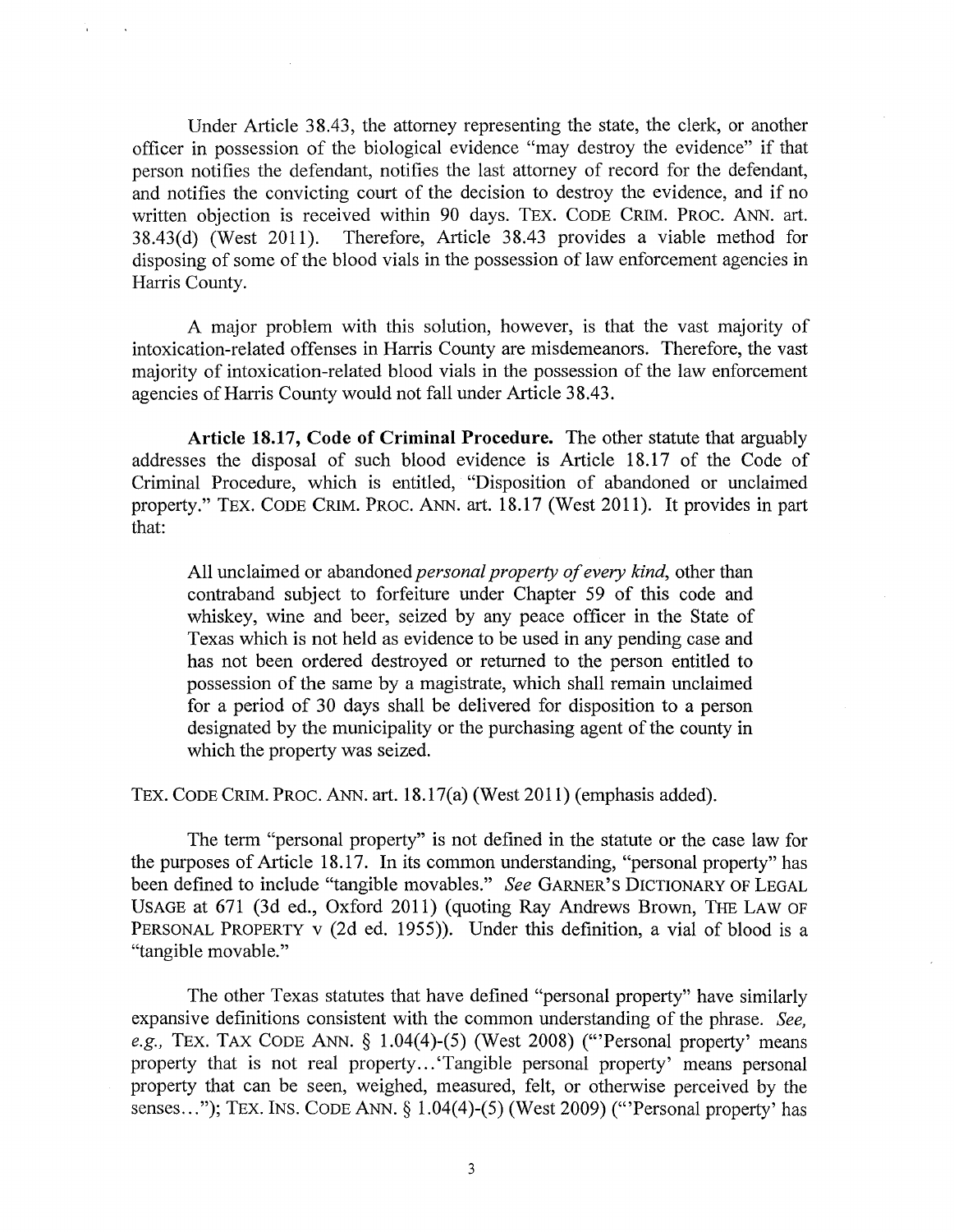the meaning assigned by Section 1.04, Tax Code."); TEX. PROBATE CODE ANN.  $\S 3(z)$ (West 2003) ("Personal property' includes interests in goods, money, choses in action, evidence of debts, and chattels real.").

Under Article 18.17, the person having possession of the seized property must mail a notice to the last known address of the owner of the property by certified mail, and the notice must describe the property being held, give the name and address of the officer holding the property, and state that the property will be disposed of if the owner does not claim the property within 90 days. TEX. CODE CRIM. PROC. ANN. art. 18.17(b) (West 2011).

If such a procedure were the only means of disposing of all the blood vials for intoxication-related misdemeanor offenses, it would be cost-prohibitive for HPD as well as for the other large law enforcement agencies in Harris County.

### **D. Blood** as a "Waste" **Item Subject to Summary Destruction**

One potential means of avoiding this predicament was suggested in a 1988 opinion letter of the Attorney General. Tex. Att'y Gen. Op. No. LO-88-134 (1988). The Harris County Attorney had inquired whether the Harris County purchasing agent was authorized to destroy confiscated and abandoned items that were worthless or otherwise unsalable. The Attorney General concluded:

While we can find no authority for a purchasing agent to destroy items (acquired under article 18.17) he believes to be waste, *we conclude that a magistrate may order items destroyed that are determined to be of such little value that they are "routinely discarded as waste. "* 

Tex. Att'y Gen. Op. No. LO-88-134 at 2 (1988) (emphasis added). The Attorney General went on to state, however, that "if there be any doubt as to whether an item falls within this category, a safer practice would be to follow the provisions of article 18.17 relative to notice and sale of the property." *Id.* 

There can be little doubt that blood is routinely discarded as waste in certain contexts. *See* TEX. HEALTH & SAFETY CODE ANN. § 361.560(3) (West 2011) ('''Medical waste' includes animal waste, bulk blood and blood products, microbiological waste, pathological waste, sharps, and special waste from health carerelated facilities ... The term does not include artificial, nonhuman materials removed from a patient and requested by the patient, including but not limited to orthopedic devices and breast implants.").

In other contexts, such as blood that falls within the definition of Article 38.43, blood is not routinely discarded as waste but must be kept for a period of time. *See*  TEX. CODE CRIM. PROC. ANN. art. 38.43 (West 2011).